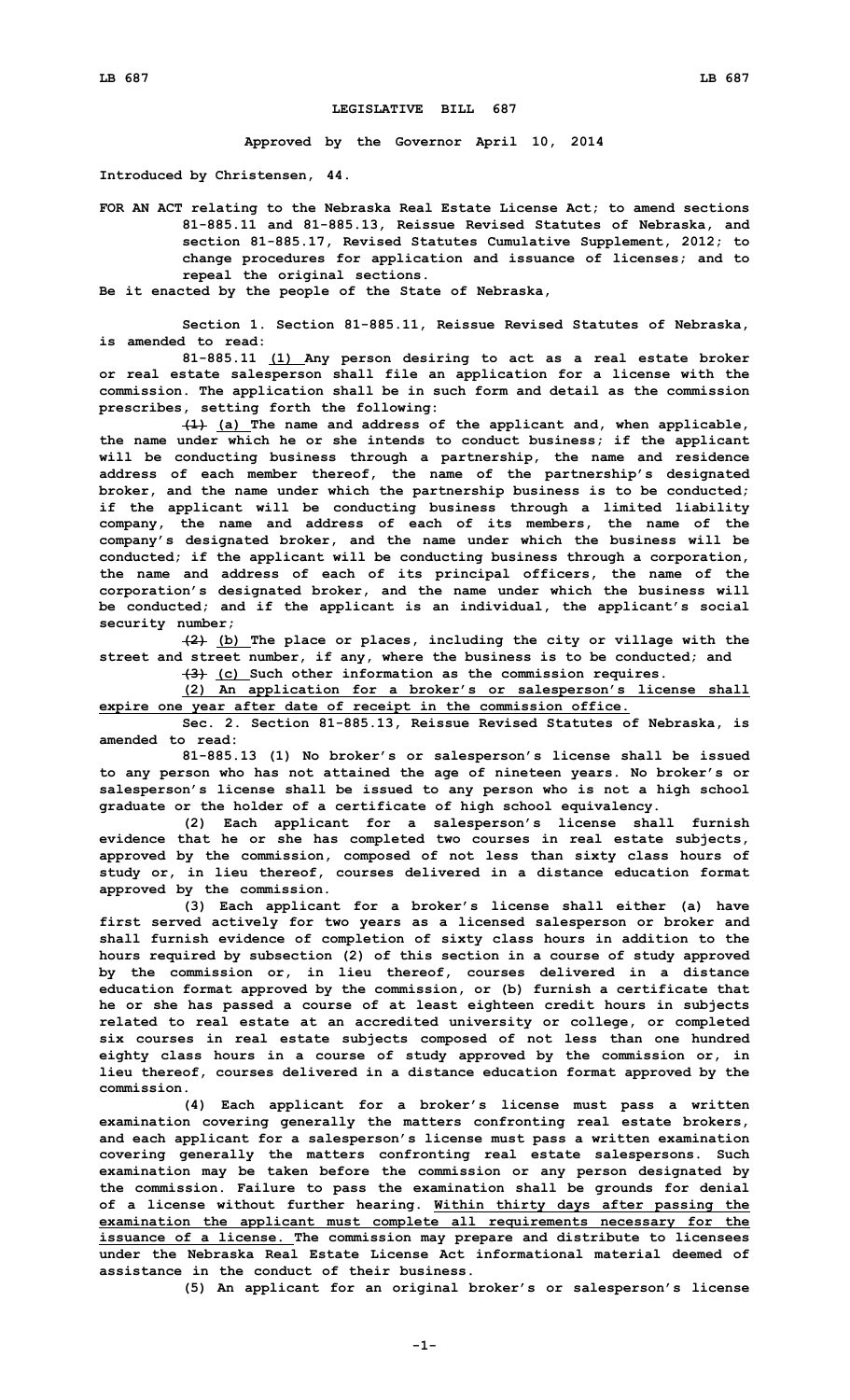**shall be subject to fingerprinting and <sup>a</sup> check of his or her criminal history record information maintained by the Federal Bureau of Investigation through the Nebraska State Patrol. Each After filing application for <sup>a</sup> license, each applicant shall furnish to the Nebraska State Patrol <sup>a</sup> full set of fingerprints to enable <sup>a</sup> criminal background investigation to be conducted. The applicant shall request that the Nebraska State Patrol submit the fingerprints to the Federal Bureau of Investigation for <sup>a</sup> national criminal history record check. The applicant shall pay the actual cost, if any, of the fingerprinting and check of his or her criminal history record information. The applicant shall authorize release of the national criminal history record check to the commission. The criminal history record information check shall be completed within ninety days preceding the date the original application for <sup>a</sup> license is received in the commission's office, and if not, the application shall be returned to the applicant.**

**(6) Courses of study, referred to in subsections (2) and (3) of this section, shall include courses offered by private proprietary real estate schools when such courses are prescribed by the commission and are taught by instructors approved by the commission. The commission shall monitor schools offering approved real estate courses and for good cause shall have authority to suspend or withdraw approval of such courses or instructors.**

**Sec. 3. Section 81-885.17, Revised Statutes Cumulative Supplement, 2012, is amended to read:**

**81-885.17 (1)(a) <sup>A</sup> nonresident of this state who is actively engaged in the real estate business, who maintains <sup>a</sup> place of business in his or her resident regulatory jurisdiction, and who has been duly licensed in that regulatory jurisdiction to conduct such business in that regulatory jurisdiction may, in the discretion of the commission, be issued <sup>a</sup> nonresident broker's license.**

**(b) <sup>A</sup> nonresident salesperson employed by <sup>a</sup> broker holding <sup>a</sup> nonresident broker's license may, in the discretion of the commission, be issued <sup>a</sup> nonresident salesperson's license under such nonresident broker.**

**(c) A nonresident who becomes <sup>a</sup> resident of the State of Nebraska and who holds <sup>a</sup> broker's or salesperson's license in his or her prior resident regulatory jurisdiction shall be issued <sup>a</sup> resident broker's or salesperson's license upon filing an application, paying the applicable license fee, complying with the criminal history record information check under subsection (4) of this section, filing the affidavit required by subsection (7) of this section, and providing to the commission adequate proof of completion of <sup>a</sup> three-hour class approved by the commission specific to the Nebraska Real Estate License Act and sections 76-2401 to 76-2430.**

**(2) Obtaining <sup>a</sup> nonresident broker's license shall constitute sufficient contact with this state for the exercise of personal jurisdiction over the licensee in any action arising out of the licensee's activity in this state.**

**(3) Prior to the issuance of any license to any nonresident, he or she shall file with the commission <sup>a</sup> duly certified copy of the license issued to the applicant by the resident regulatory jurisdiction, pay to the commission the nonresident license fee as provided in section 81-885.14 for the obtaining of <sup>a</sup> broker's or salesperson's license, and provide to the commission adequate proof of completion of <sup>a</sup> three-hour class approved by the commission specific to the Nebraska Real Estate License Act and sections 76-2401 to 76-2430.**

**(4) An applicant for an original nonresident broker's or salesperson's license shall be subject to fingerprinting and <sup>a</sup> check of his or her criminal history record information maintained by the Federal Bureau of Investigation through the Nebraska State Patrol. Each After filing application for <sup>a</sup> license, each applicant shall furnish to the Nebraska State Patrol <sup>a</sup> full set of fingerprints to enable <sup>a</sup> criminal background investigation to be conducted. The applicant shall request that the Nebraska State Patrol submit the fingerprints to the Federal Bureau of Investigation for <sup>a</sup> national criminal history record check. The applicant shall pay the actual cost, if any, of the fingerprinting and check of his or her criminal history record information. The applicant shall authorize release of the national criminal history record check to the commission. The criminal history record information check shall be completed within ninety days preceding the date the original application for <sup>a</sup> license is received in the commission's office, and if not, the application shall be returned to the applicant.**

**(5) Nothing in this section shall preclude the commission from entering into reciprocal agreements with other regulatory jurisdictions when such agreements are necessary to provide Nebraska residents authority to secure licenses in other regulatory jurisdictions.**

**(6) Nonresident licenses granted as provided in this section shall**